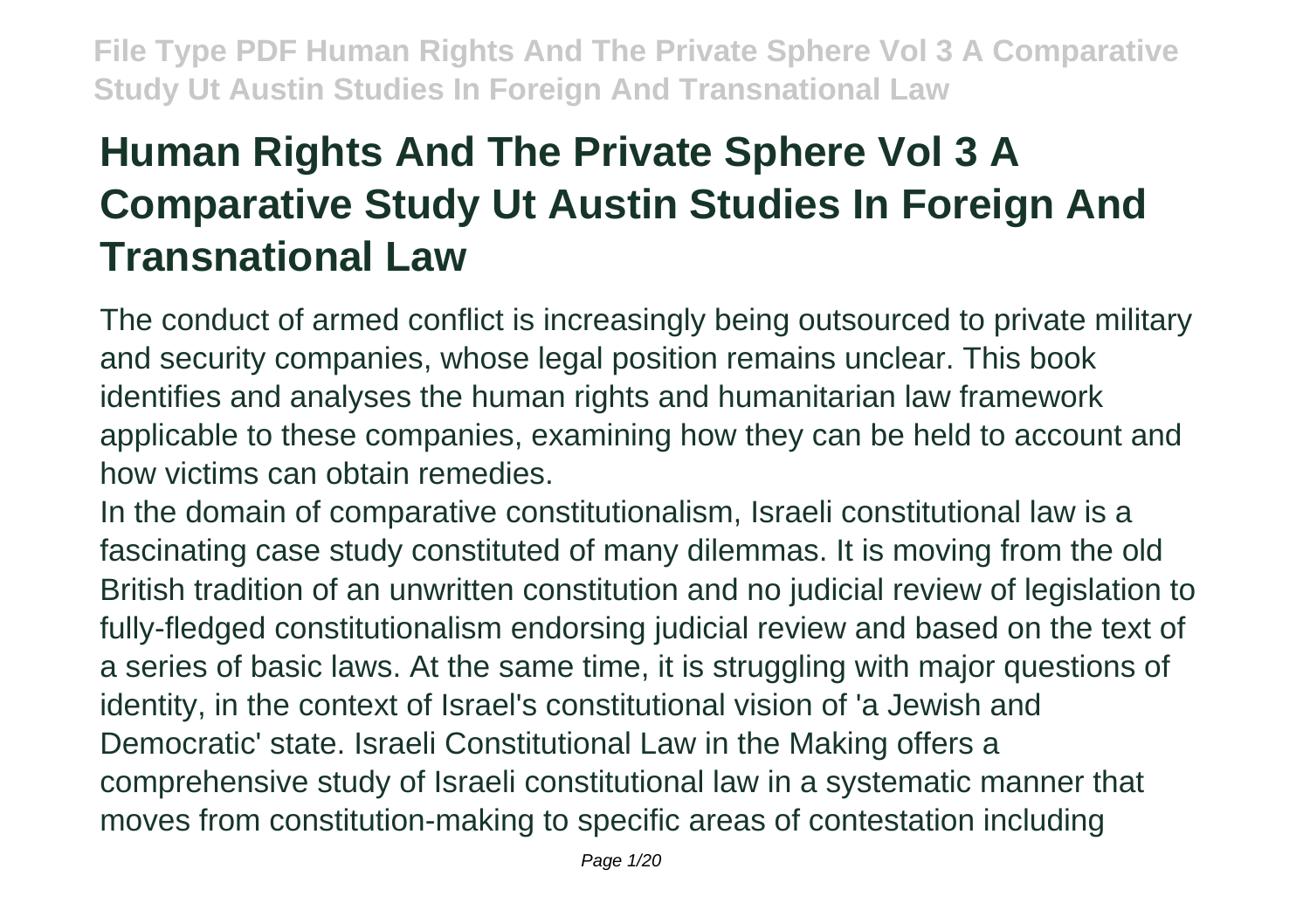state/religion relations, national security, social rights, as well as structural questions of judicial review. It features contributions by leading scholars of Israeli constitutional law, with comparative comments by leading scholars of constitutional law from Europe and the United States.

The best country-by-country assessment of human rights. The human rights records of more than ninety countries and territories are put into perspective in Human Rights Watch's signature yearly report. Reflecting extensive investigative work undertaken by Human Rights Watch staff, in close partnership with domestic human rights activists, the annual World Report is an invaluable resource for journalists, diplomats, and citizens, and is a must-read for anyone interested in the fight to protect human rights in every corner of the globe. By analysing the European Court of Human Rightsa (TM) jurisprudence and philosophical debates on personal autonomy, identity and integrity, the book offers a critical analysis of the possibility of different versions of personal freedom emerging in the case law which may restrict rather than enhance personal freedom.

Legal Sources in Business and Human Rights takes stock of different aspects of Business and Human Rights practice in order to identify and explore some dynamics that are driving the evolution of the legal sources of international and Page 2/20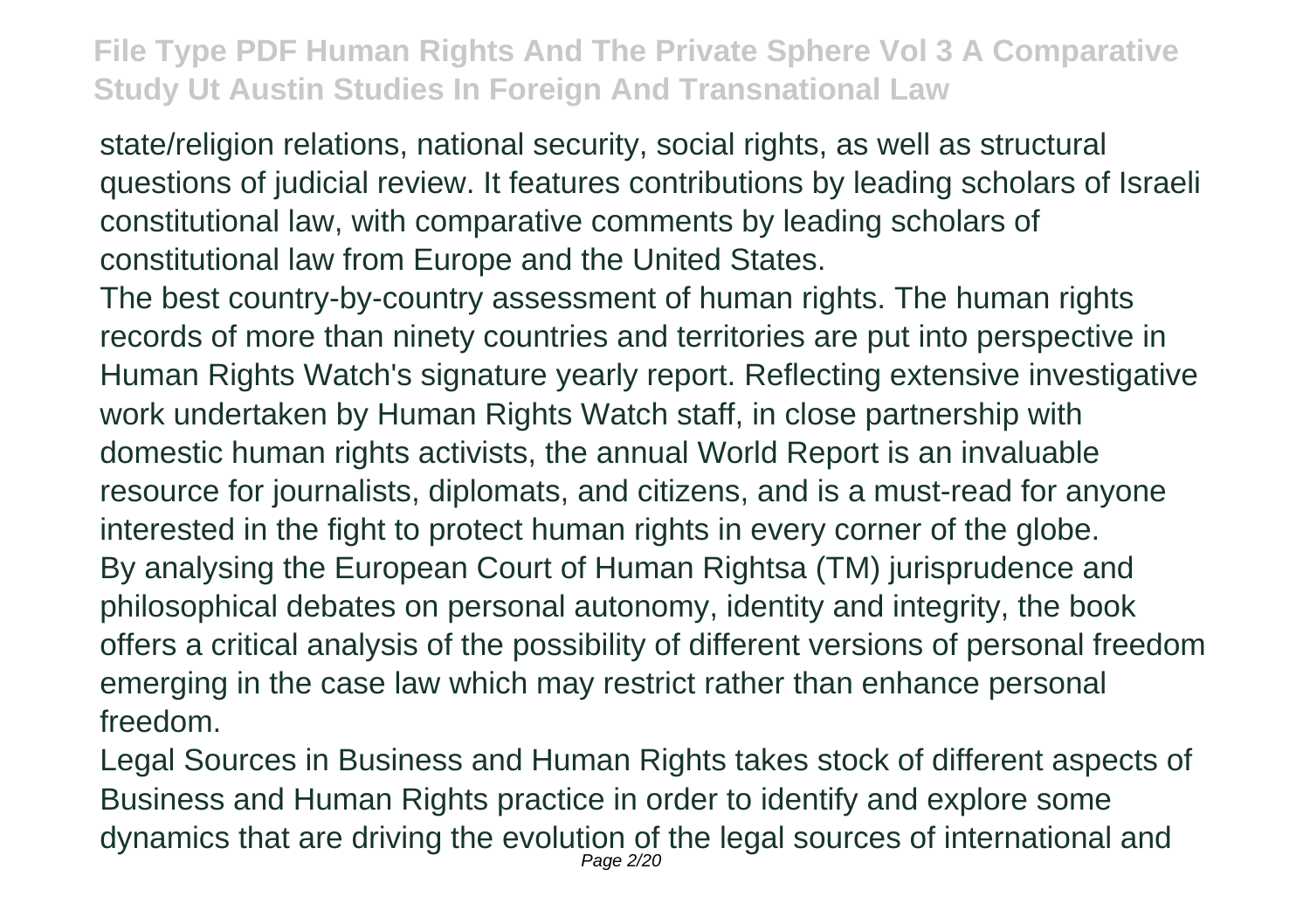### EU law in the field of B&HRs.

The Internet has created a formidable challenge for human rights law and practice worldwide. International scholarly and policy-oriented communities have so far established a consensus regarding only one main aspect – human rights in the internet are the same as offline. There are emerging and ongoing debates regarding not only the standards and methods to be used for achieving the "sameness" of rights online, but also whether "classical" human rights as we know them are contested by the online environment. The internet itself, in view of its cross-border nature and its ability to affect various areas of law, requires adopting an internationally oriented approach and a perspective strongly focused on social sciences. In particular, the rise of the internet, enhanced also by the influence of new technologies such as algorithms and intelligent artificial systems, has influenced individuals' civil, political and social rights not only in the digital world, but also in the atomic realm. As the coming of the internet calls into question well-established legal categories, a broader perspective than the domestic one is necessary to investigate this phenomenon. This book explores the main fundamental issues and practical dimensions related to the safeguarding of human rights in the internet, which are at the focus of current academic debates. It provides a comprehensive analysis with a forward-looking Page 3/20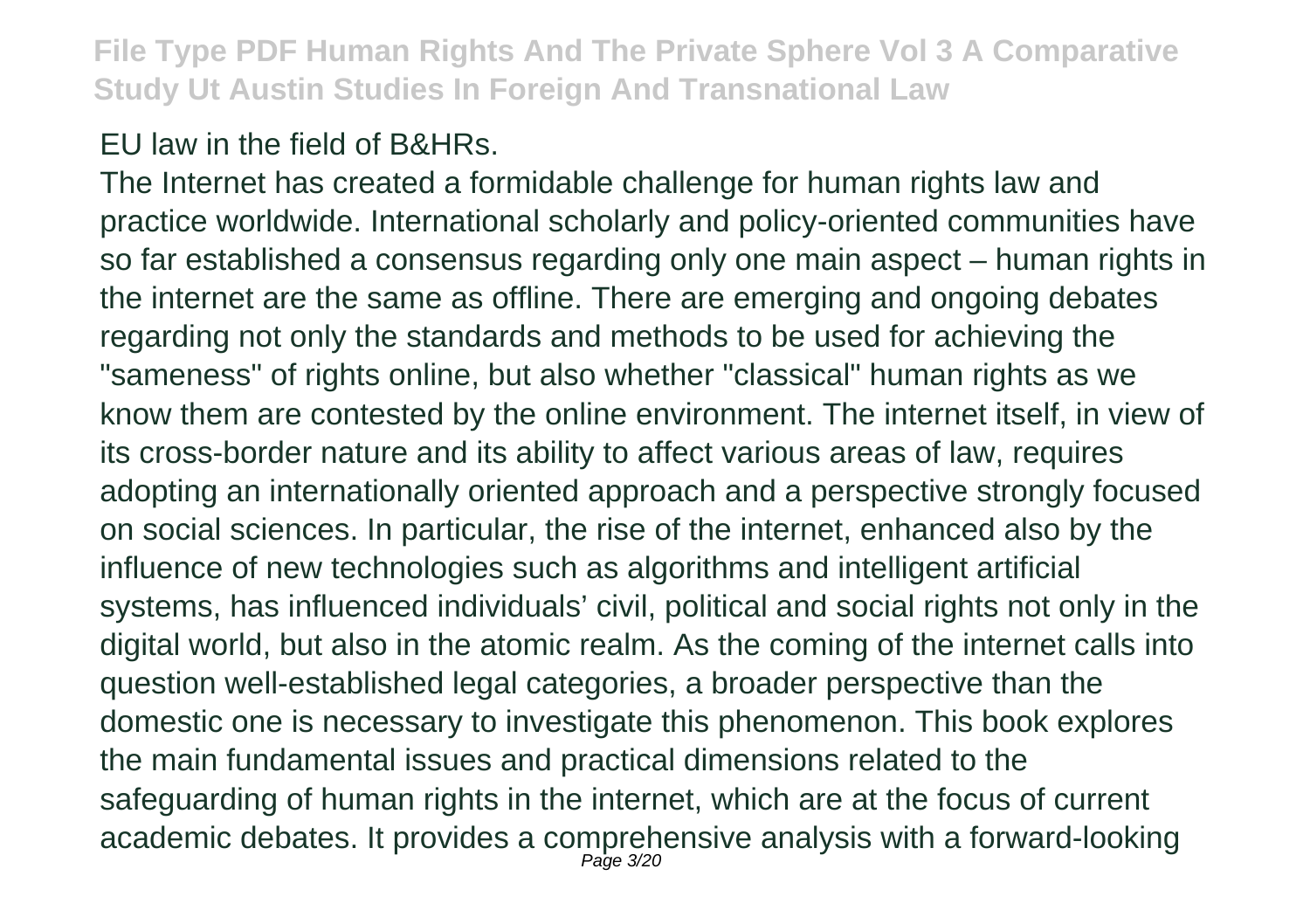perspective of bringing order into the somewhat chaotic online dimension of human rights. It addresses the matter of private digital censorship, the apparent inefficiency of existing judicial systems to react to human rights violations online, the uncertainty of liability for online human rights violations, whether the concern with personal data protection overshadows multiple other human rights issues online and will be of value to those interested in human rights law and legal regulation of the internet.

Particularly valuable for both academics and practitioners, Human Rights and the Private Sphere: A Comparative Study analyzes the interaction between constitutional rights, freedoms and private law. Focusing primarily on civil and political rights, an international team of constitutional and private law experts have contributed a collection of chapters, each based around a different jurisdiction. They include Denmark, France, Germany, India, Ireland, Israel, Italy, New Zealand, the UK, the US, the European Convention for the Protection of Human Rights and Fundamental Freedoms and the European Union. As well as exploring, chapter by chapter, the key topics and debates in each jurisdiction, a comparative analysis draws the sections together; setting-out the common features and differences in the jurisdictions under review and identifies some common trends in this important area of the law. Cross-references between the Page 4/20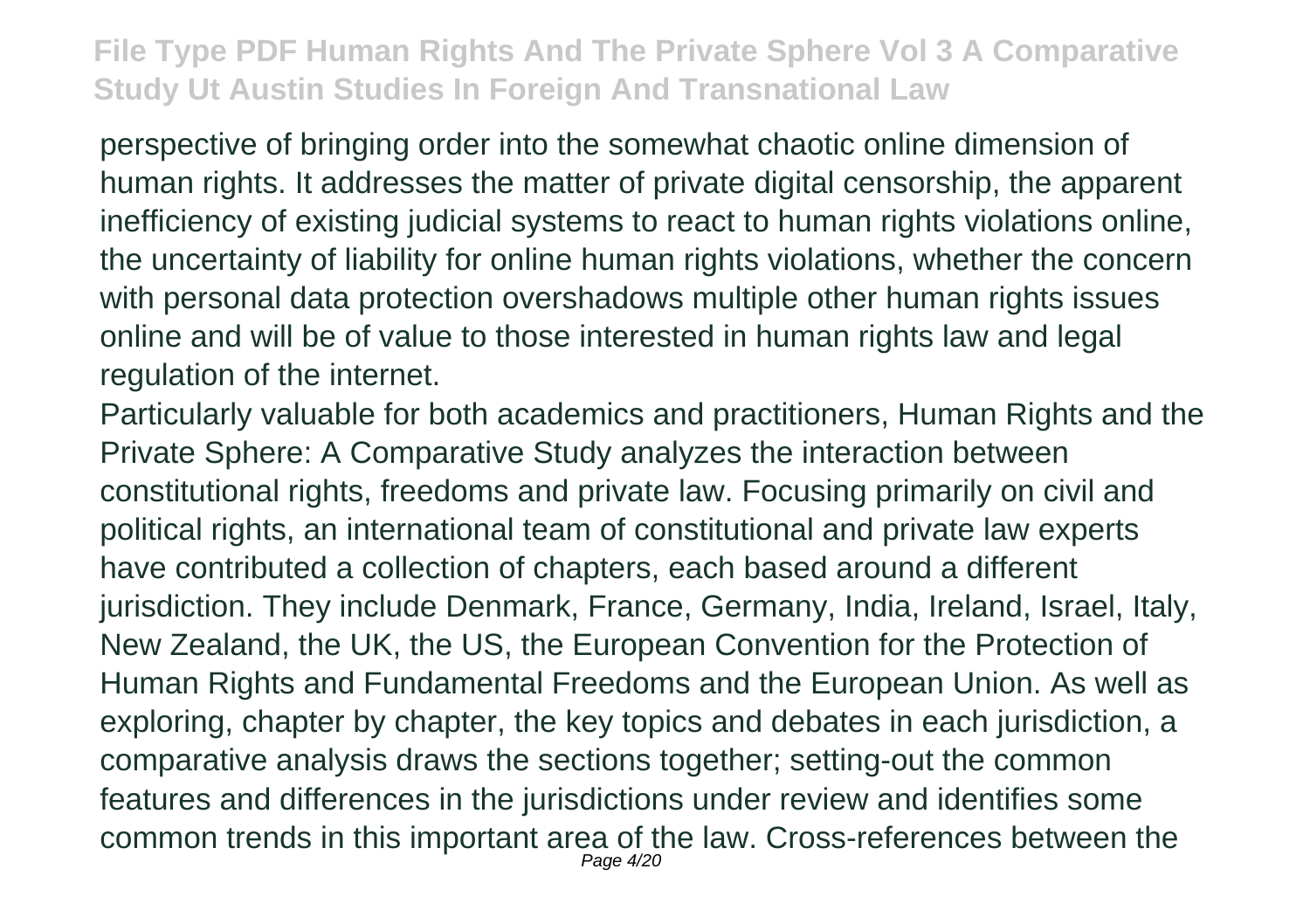various chapters and an appendix containing relevant legislative material and translated quotations from important court decisions makes this volume a valuable tool for those studying and working in the field of international human rights law.

At a time when human rights are coming under increasing pressure, in-depth knowledge and understanding of their foundations, conceptual underpinnings and current practice remain crucial. The second edition of Walter Kalin and Jorg Kunzli's authoritative book provides a concise but comprehensive legal analysis of international human rights protection at the global and regional levels. It shows that human rights are real rights creating legal entitlements for those who are protected by them and imposing legal obligations on those bound by them. Based, in particular, on a wide-ranging analysis of international case-law, the book focuses on the sources and scope of application of human rights and a discussion of their substantive guarantees. Further chapters describe the different mechanisms to monitor the implementation of human rights obligations, ranging from the regional human rights courts in Africa, the Americas and Europe and the UN treaty bodies to the international criminal tribunals, the International Court of Justice and the UN Security Council. The book is based on an understanding of human rights as legal concepts that address basic human<br>
Page 5/20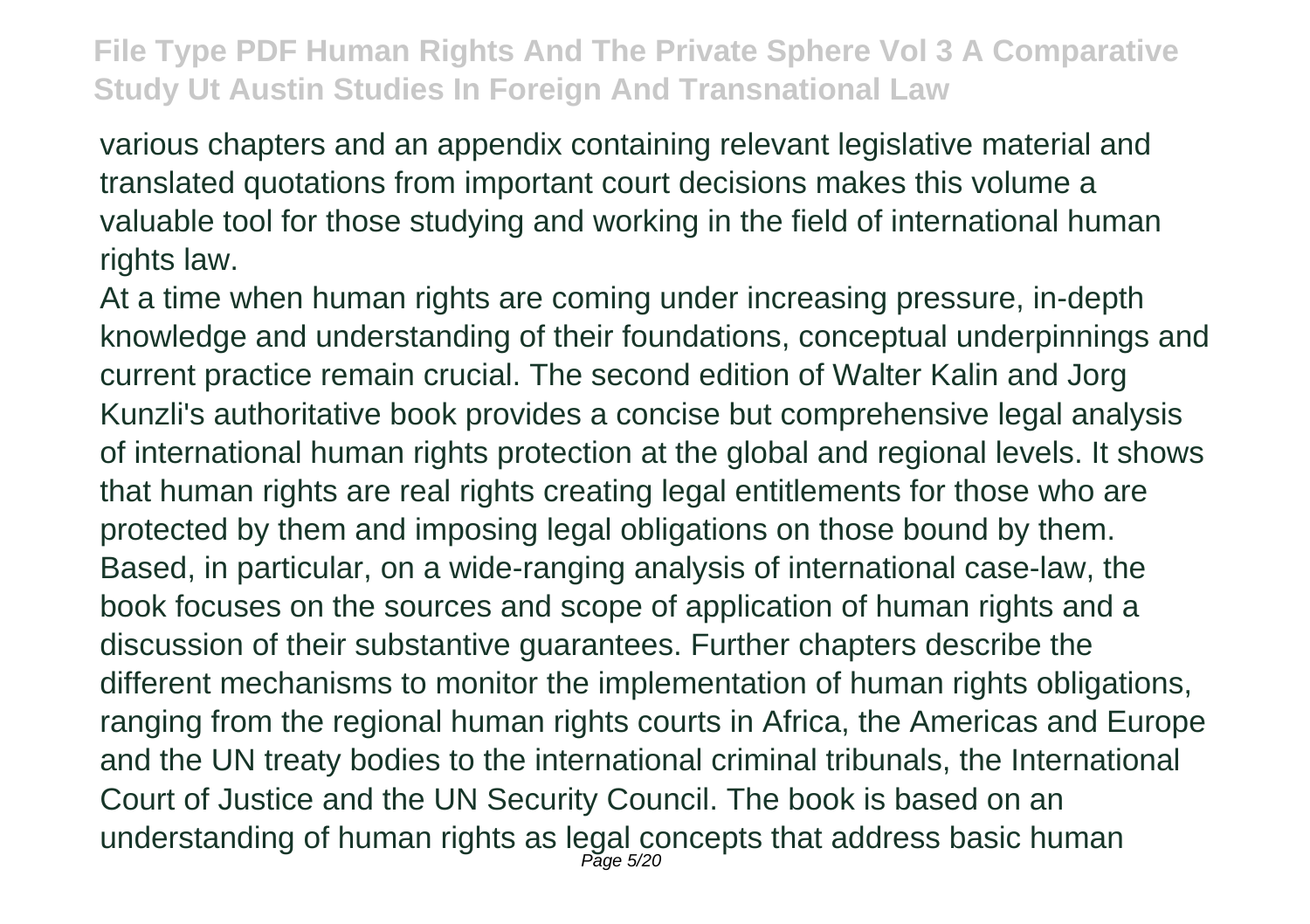needs and vulnerabilities, and highlights the indivisibility of civil and political rights on the one and economic, social and cultural rights on the other hand. It also highlights the convergence of international human rights and international humanitarian law and the interlinkages with international criminal law as well as general international law, in particular the law of state responsibility. Privacy today is much debated as an individual's right against real or feared intrusions by the state, as exemplified by proposed identity cards and surveillance measures in the United Kingdom. In contrast, invasions of privacy by private individuals or bodies tend to arouse less concern. This book attempts to fill the gap by looking at the horizontal application of human rights after Douglas v Hello, Campbell v MGN and Caroline von Hannover v Germany. It provides a conceptual and theoretical framework and also considers specific particularly sensitive areas of law relating to privacy protection, such as intellectual property, employment and media law. It provides comparative perspectives by relating Article 8 of the European Convention on Human Rights, which serves as a focal point, to UK, Dutch, German and European Communities law. Several common threads are revealed running across jurisdictions and different areas of law and aspects of privacy. The most notable is the definition of privacy in terms of the autonomy of the individual, a notion associated with the liberal state in the classic sense but now acquiring more content as a human right also linked to ideas of social justice.

"The basic structure of the Guide is geared towards supporting a systematic and comprehensive translation of universal human rights standards into indicators that are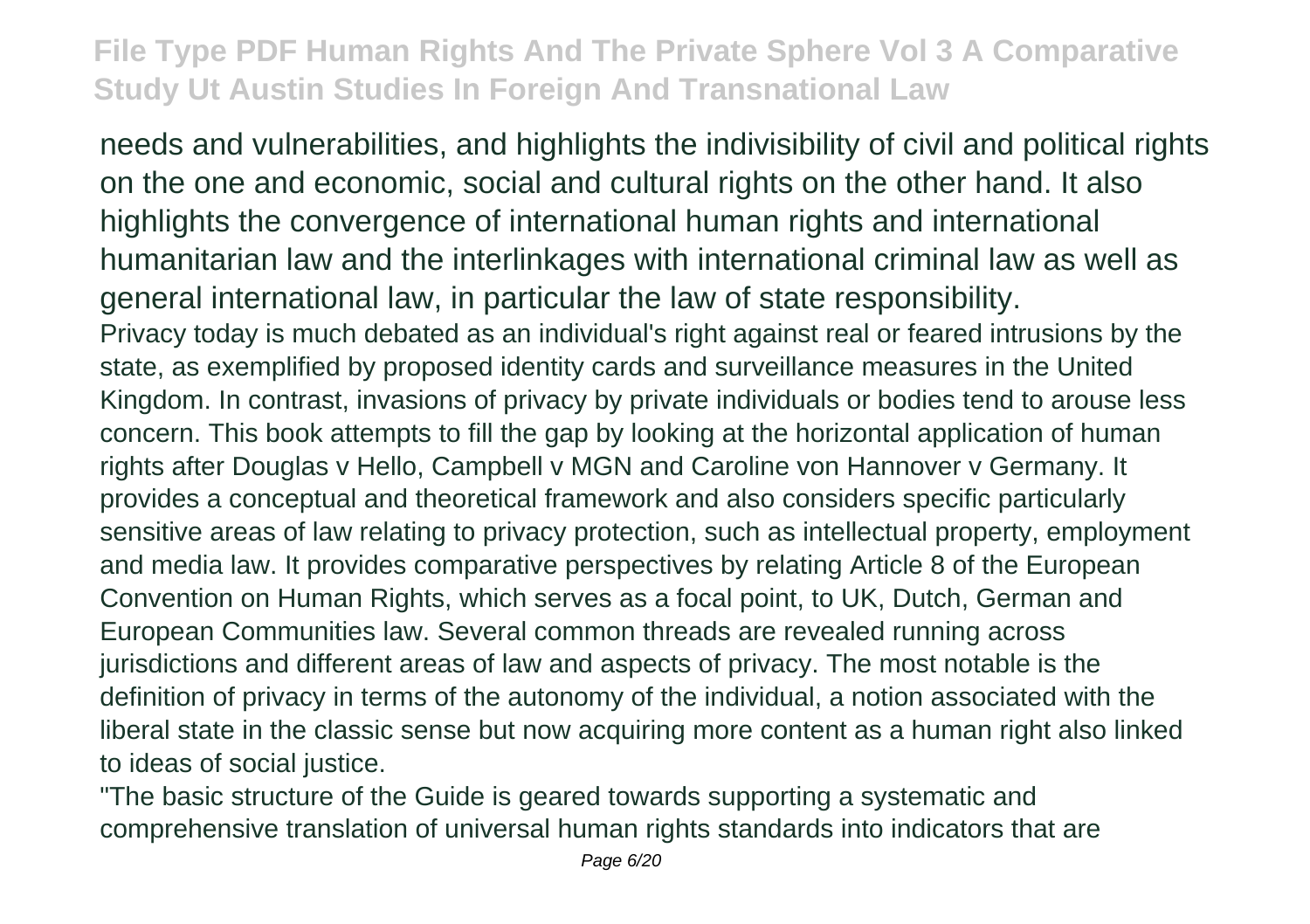contextually relevant. This approach favours using objective information which is easily available, or can be collected, for monitoring the national implementation of human rights. This requires the reader to: [1] Understand the conceptual approach so as to identify indicators, after developing a preliminary understanding of the human rights normative framework; [2] Explore the alternative data-generating methods to populate the selected indicators; and [3] Apply and interpret the numbers that go with an indicator so as to build an assessment on the state of human rights."--P. 8.

Traditionally,the theory of human rights limited its application to the public domain, namely the relationships between individuals and public authorities. The great expansion of human rights legislation and concepts in modern national and international law has given rise to a major issue relating to their potential impact on private relationships. This book examines this important topic, which may revolutionize private law. It presents new approaches which strive to broaden the application of human rights to the private field on the ground that power can be abused and human rights can be infringed even when all parties are private. The subject is examined from theoretical and comparative perspectives by leading scholars representing a diversity of legal systems - the United States, Canada, England, South Africa, Germany and Israel. Among the contributors are Professor Todd Rakoff (Harvard), Professor Roger Brownsword (Sheffield), Professor Hugh Beale (Warwick) and Professor Ewan McKendrick (Oxford), Professor Ernest Weinrib and Professor Lorraine Weinrib (Toronto), Professor Christian Starck (Gottingen), Professor Andreas Heldrich (Munich) and others. Offers a new understanding of the relationships between litigation strategies, growing private funding and European human rights justice.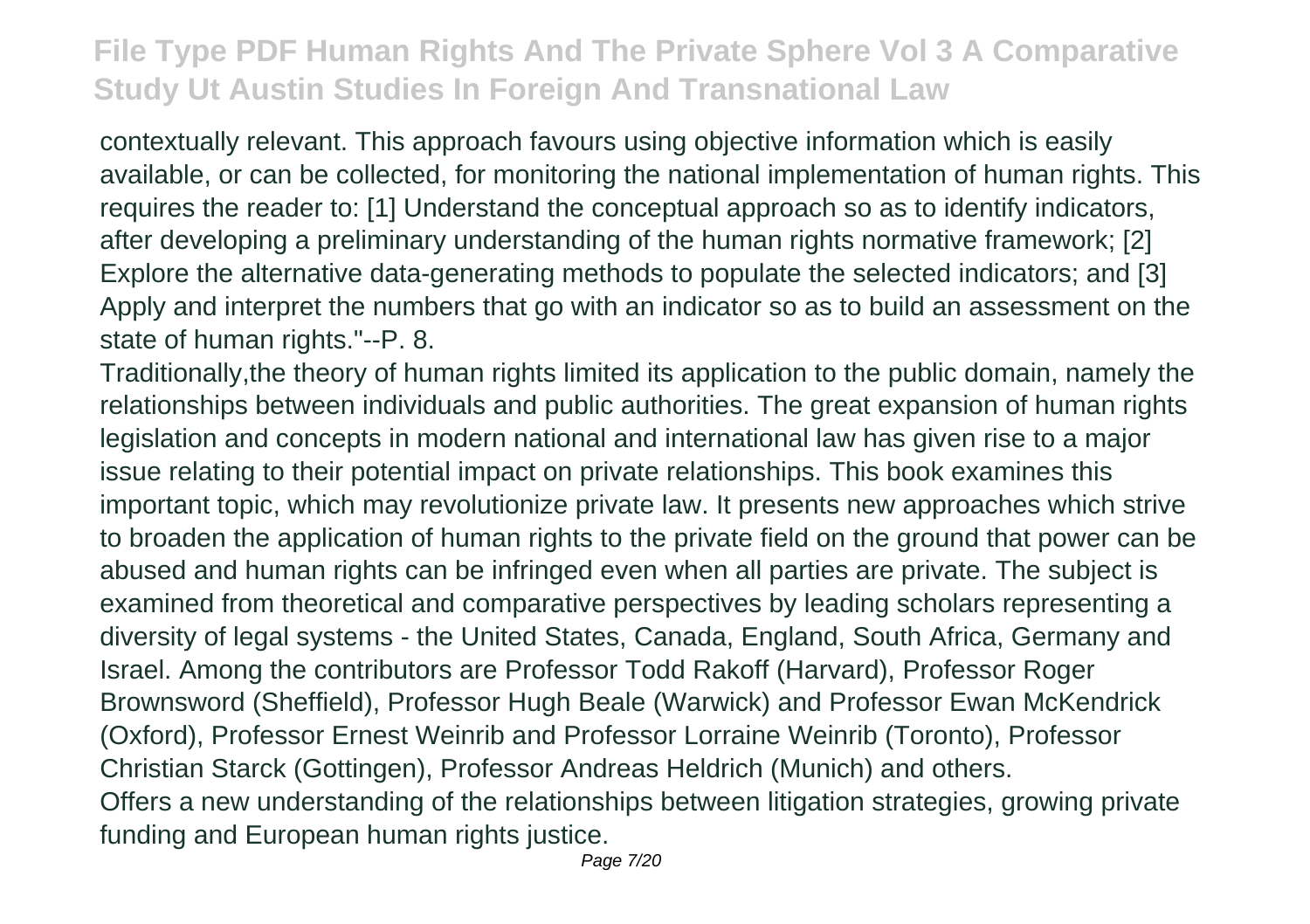A comparative investigation into the revolution in private law in the era of human rights Scotland and South Africa are mixed jurisdictions, combining features of common law and civil law traditions. Over the last decade a shared feature in both Scotland and South Africa has been a new and intense focus on human rights. In Scotland the European Convention on Human Rights now constitutes an important element in the foundation of all domestic law. Similarly, the Constitution of the Republic of South Africa, adopted in 1996, has as its cornerstone a Bill of Rights that binds not only the legislature, the executive, the judiciary and all organs of state, but also private parties. Of course the "constitutional moments" from which these documents sprang were very different and the Scottish and South African experience in some aspects could not be more dissimilar. Yet in many respects the parallels are close and compelling. This book, written by experts from both jurisdictions, examines exactly how humanrights provisions influence private law, looking at all branches of the subject. Moreover, it gives a unique perspective by comparing the approach in these kindred legal systems, thus providing a benchmark for both.

Scholars from across law and internet and media studies examine the human rights implications of today's platform society. Today such companies as Apple, Facebook, Google, Microsoft, and Twitter play an increasingly important role in how users form and express opinions, encounter information, debate, disagree, mobilize, and maintain their privacy. What are the human rights implications of an online domain managed by privately owned platforms? According to the Guiding Principles on Business and Human Rights, adopted by the UN Human Right Council in 2011, businesses have a responsibility to respect human rights and to carry out human rights due diligence. But this goal is dependent on the willingness of states to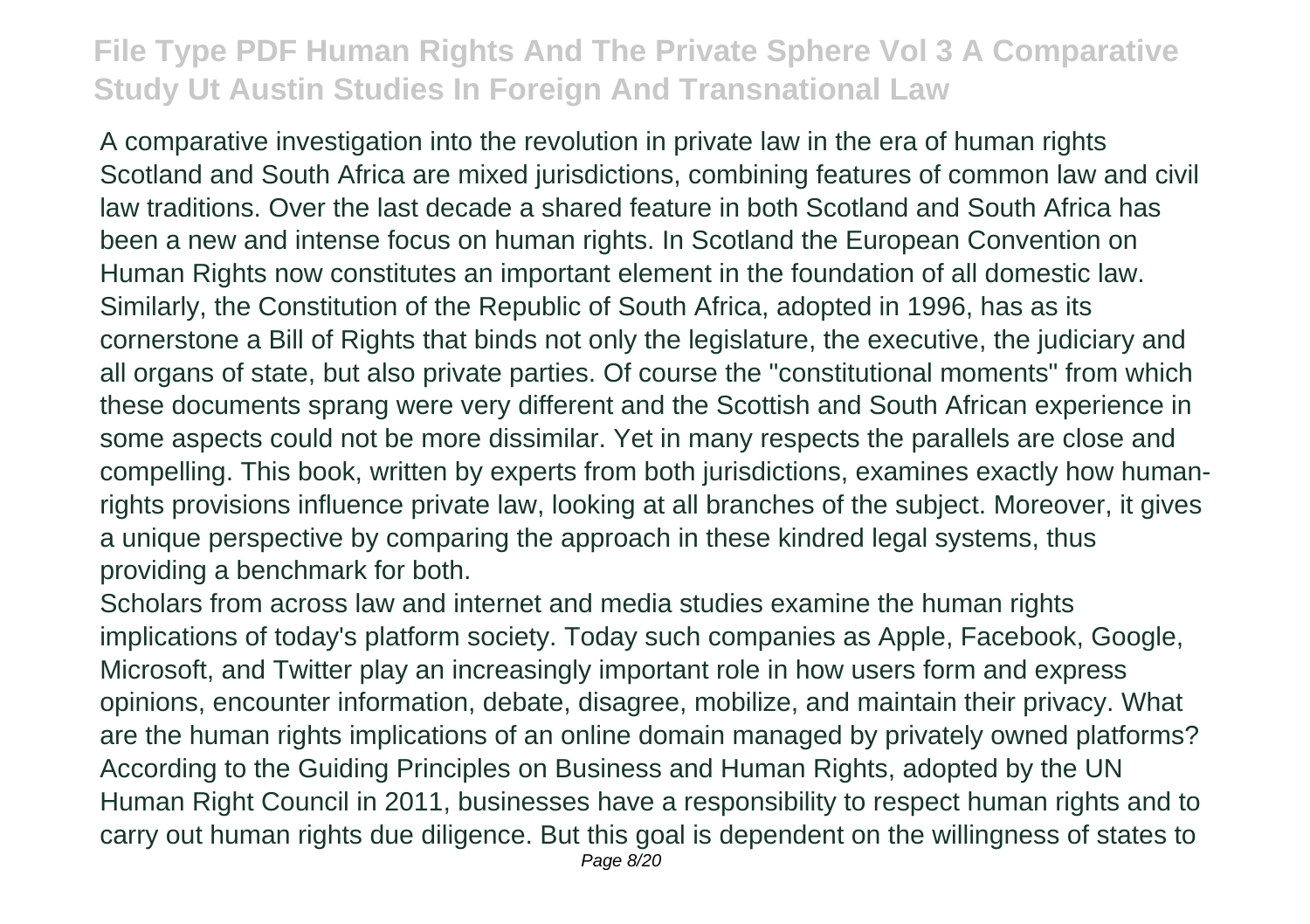encode such norms into business regulations and of companies to comply. In this volume, contributors from across law and internet and media studies examine the state of human rights in today's platform society. The contributors consider the "datafication" of society, including the economic model of data extraction and the conceptualization of privacy. They examine online advertising, content moderation, corporate storytelling around human rights, and other platform practices. Finally, they discuss the relationship between human rights law and private actors, addressing such issues as private companies' human rights responsibilities and content regulation. Contributors Anja Bechmann, Fernando Bermejo, Agnès Callamard, Mikkel Flyverbom, Rikke Frank Jørgensen, Molly K. Land, Tarlach McGonagle, Jens-Erik Mai, Joris van Hoboken, Glen Whelan, Jillian C. York, Shoshana Zuboff, Ethan Zuckerman Open access edition published with generous support from Knowledge Unlatched and the Danish Council for Independent Research.

Examines a trio of key concepts that help to stabilize states and the international order: human rights, democracy, and legitimacy.

Provides a roadmap for understanding the relationship between technology and human rights law and practice. This title is also available as Open Access.

The Human Rights Act 1998 has had a profound effect in numerous private law decisions and has been the subject of extensive academic debate, in particular on the issue of the extent to which it has horizontal effect and its application in disputes between individuals. With contributions from a variety of academics and practitioners, this volume covers and contributes to the academic debate on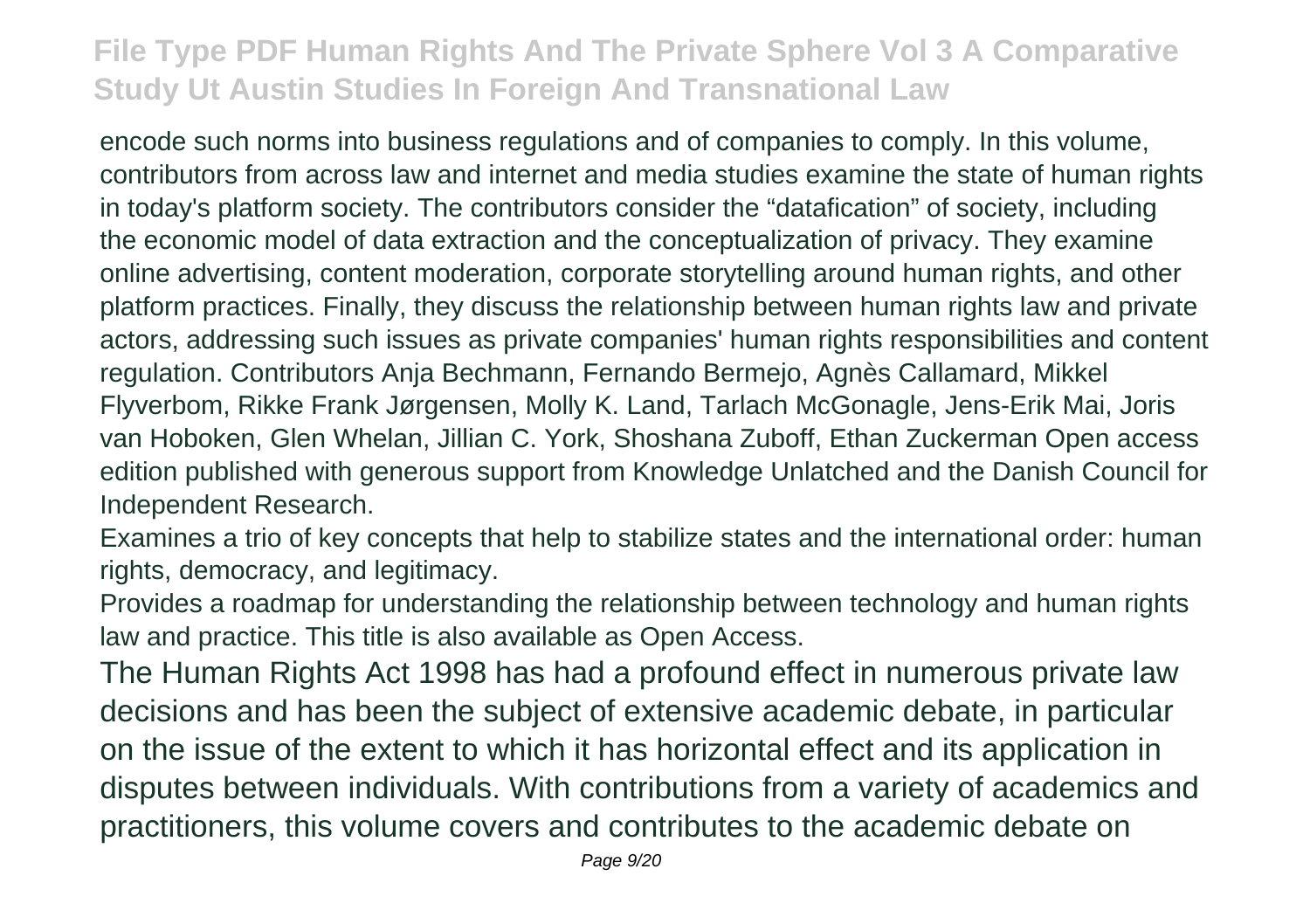horizontal effect and considers how theory matches up with case law; the limits of the Act for private law; and its impact on key areas including privacy, defamation, negligence, nuisance, property, commercial law and employment. Together, the book provides a practical critique of the areas discussed, which will be of academic interest to theorists and of practical benefit to lawyers and judges who wish to understand how the academic debates can be brought to bear in particular cases.

This book explores the human rights consequences of the new mercenarism, as channeled through so-called private military and security companies (PMSCs), and offers an overview of the evolution and status quo of both non-legal (soft law and self-regulation) and legal initiatives seeking to limit them. It addresses various topics, including the impact of the presence of non-state actors on human security using the cases of Afghanistan and Syria; research on PMSCs' impact on human rights in specific cases; the insufficiency and ineffectiveness of existing direct and indirect legal prohibitions on the use of mercenaries; various aspects of international human rights law and international humanitarian law related to the conduct of PMSCs; soft-law and self-regulation mechanisms; and the international minimum standard in general international law regarding the privatization, export, import, and contracting of PMSCs. Page 10/20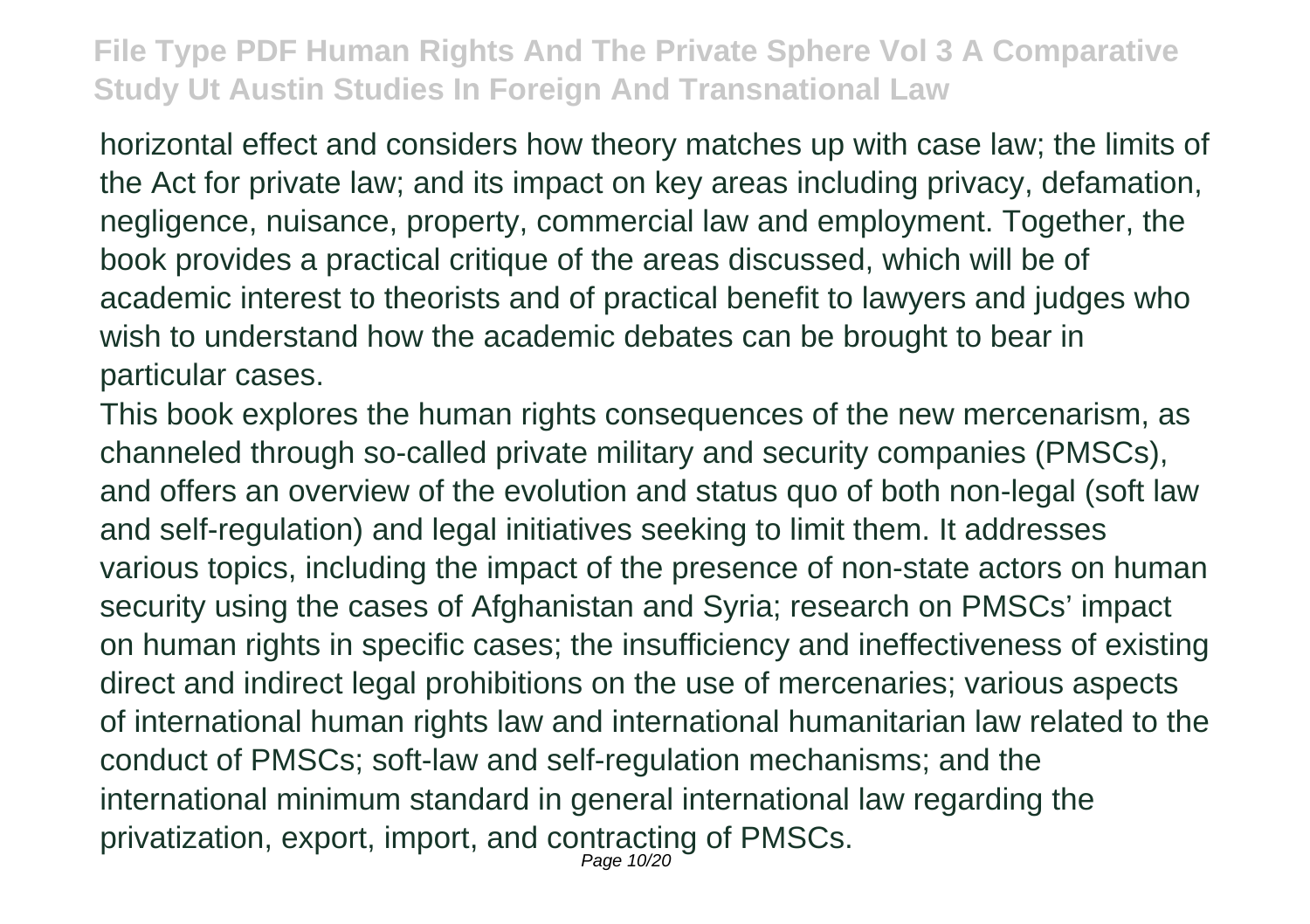The book explores the various and sometimes unexpected ways in which states, human rights, and private actors intersect.

Globalizing Human Rights explores the complexities of the role human rights played in U.S.-Soviet relations during the 1970s and 1980s. It will show how private citizens exploited the larger effects of contemporary globalization and the language of the Final Act to enlist the U.S. government in a global campaign against Soviet/Eastern European human rights violations. A careful examination of this development shows the limitations of existing literature on the Reagan and Carter administrations' efforts to promote internal reform in USSR. It also reveals how the Carter administration and private citizens, not Western European governments, played the most important role in making the issue of human rights a fundamental aspect of Cold War competition. Even more important, it illustrates how each administration made the support of non-governmental human rights activities an integral element of its overall approach to weakening the international appeal of the USSR. In addition to looking at the behavior of the U.S. government, this work also highlights the limitations of arguments that focus on the inherent weakness of Soviet dissent during the early to mid 1980s. In the case of the USSR, it devotes considerable attention to why Soviet leaders failed to revive the international reputation of their multinational empire in face of Page 11/20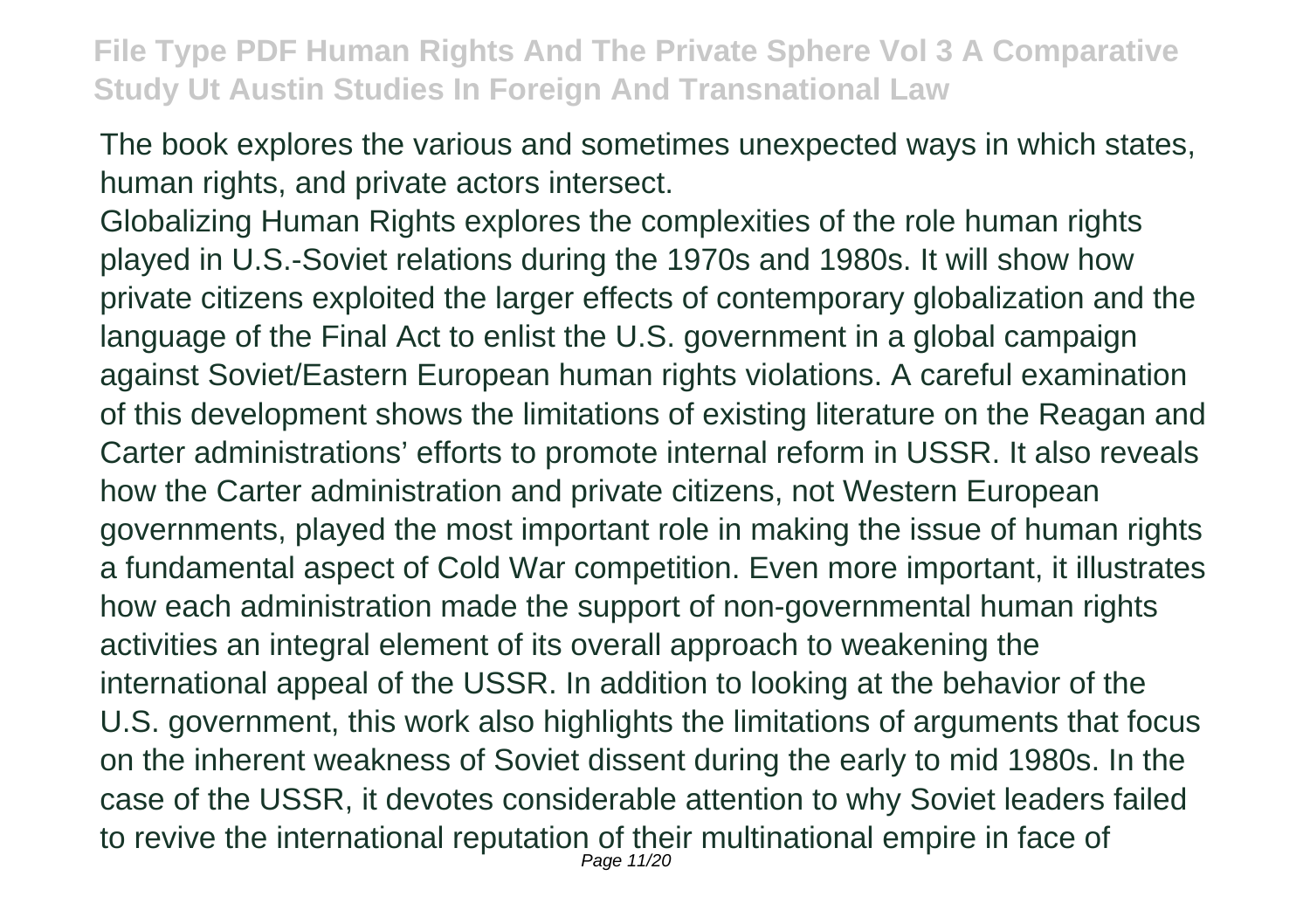consistent human rights critiques. It also documents the crucial role that private citizens played in shaping Mikhail Gorbachev's efforts to reform Soviet-style socialism.

This publication reproduces the Universal Declaration of Human Rights, and the nine core international human rights treaties and their optional protocols in a userfriendly format to make them more accessible, in particular to government officials, civil society, human rights defenders, legal practitioners, scholars, individual citizens and others with an interest in human rights norms and standards.

Human Rights in Private LawBloomsbury Publishing

Human Rights or Global Capitalism examines the application of neoliberal policies from a human rights perspective and asks whether states, by outsourcing to the private sector many services with a direct impact on human rights, abdicate their responsibilities to uphold human rights and violate international law.

This insightful book analyses the process of the first adoption of guiding human rights principles for education, the Abidjan Principles. It explains the development of the Abidjan Principles, including their articulation of the right to education, the state obligation to provide quality public education, and the role of private actors Page 12/20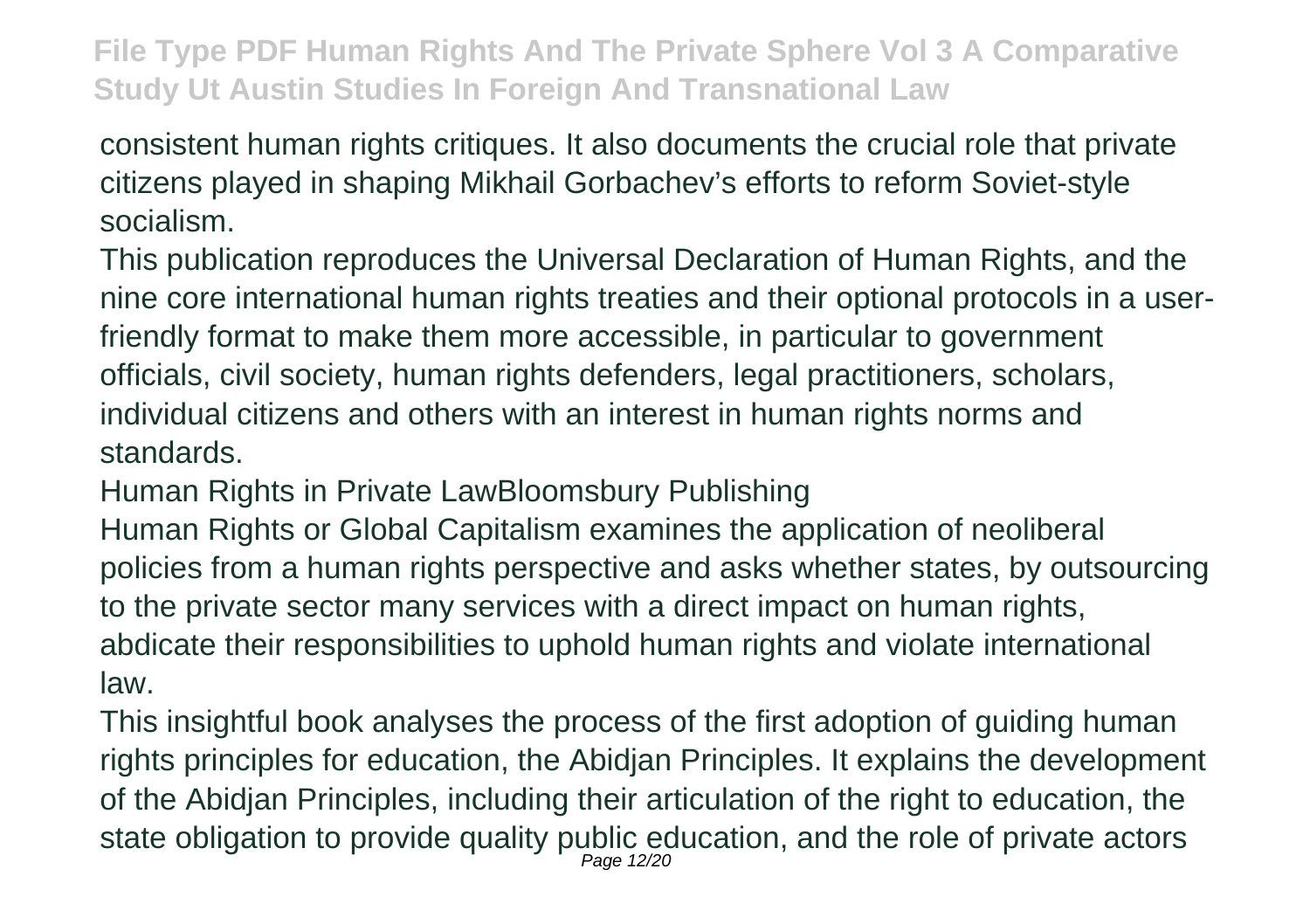#### in education.

Examining the impact, both actual and potential, of human rights concerns on private international law as well as the oft overlooked topic of the impact of private international law on human rights, this work represents an invaluable resource for all those working or conducting research in these areas. Human Rights and Private International Law is the first title to consider and analyse the numerous private international law cases discussing human rights concerns arising in the commercial law context, alongside high profile cases dealing with torture (Jones v. Kingdom of Saudi Arabia) and same sex marriage (Wilkinson v Kitzinger).The right to a fair trial is central to the intersection between human rights and private international law, and is considered in depth along with the right to freedom of expression; the right to respect for private and family life; the right to marry; the right to property; and the prohibition of discrimination on the ground of religion, sex, or nationality. Focussing on, though not confined to, the human rights set out in the ECHR, the work also examines the influence of human rights on private international law in countries which are not a party to the ECHR, such as Australia, Canada, New Zealand, and the United States.

Human Rights and Private Wrongs breaks new ground by considering a series of fascinating issues that are normally ignored by human rights specialists because they are too "private" to consider as policy issues: children's labor migration; refugee policy towards unaccompanied minors; financial matters of investor and business responsibility; and complex questions involving access to the benefits of pharmaceutical research, transnational organ trafficking, and the control over genetic research.

This is a completely revised and expanded second edition, building on the first edition with two<br> $P_{age}$  13/20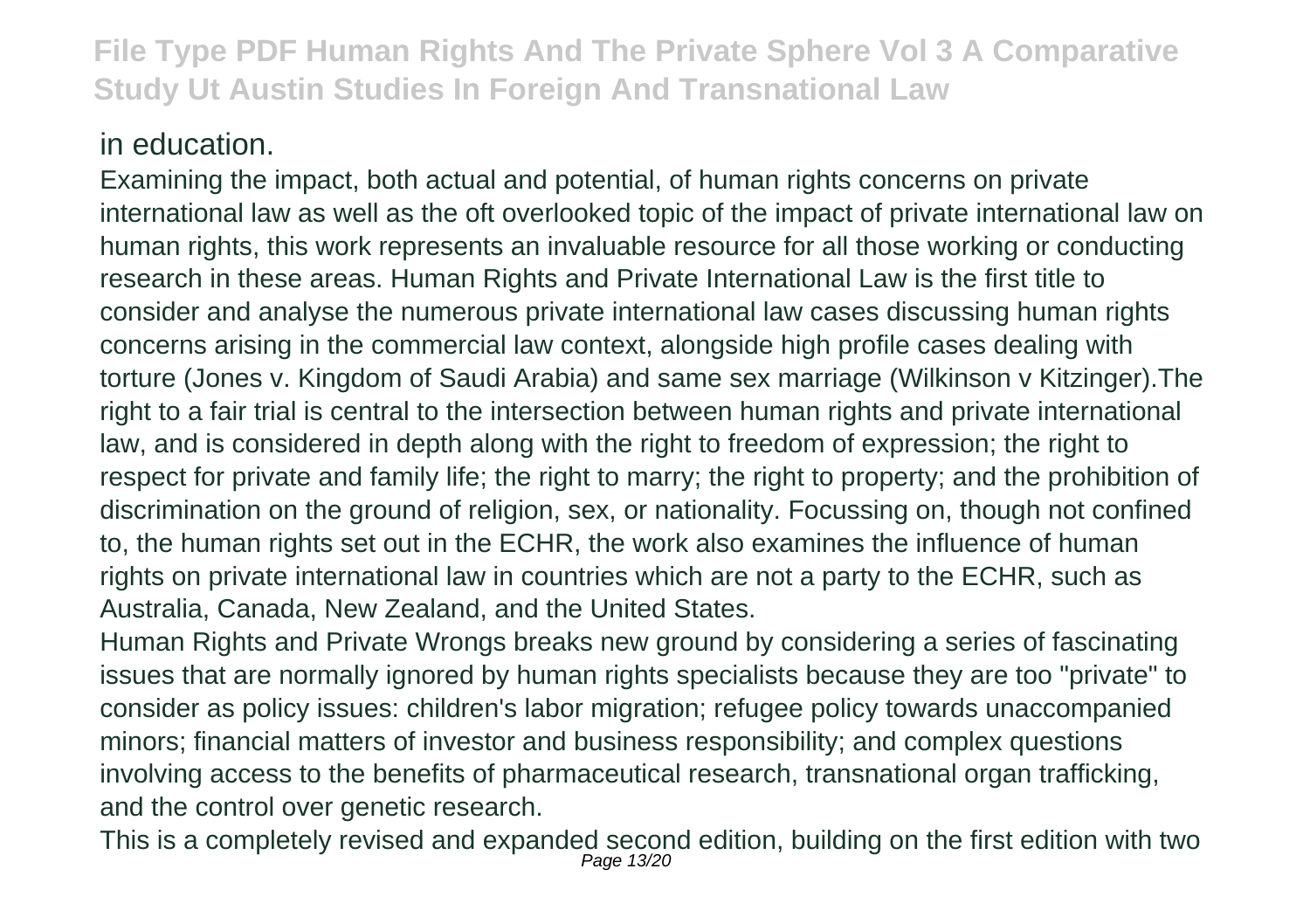principal aims: to elucidate the role that domestic tort principles play in securing to citizens the human rights standards laid down in the European Convention on Human Rights, including the new 'remedy' under the Human Rights Act 1998; and to evaluate tort principles for compliance with those standards. The first edition was written when the Human Rights Act 1998 was newly enacted and many questions existed as to its potential impact on tort law. Answers to many of the questions, which were raised at that time, are only now emerging. Therefore, the text has been updated to reflect these developments. Whether it is appropriate to attribute particular goals and functions to tort law is highly contested and the analysis begins by locating the discussion within these contemporary debates. The author goes on to examine the extent to which the action against public authorities under section 7 of the Act has impacted on the development of common law principles, as well as the issue of horizontal effect of the Act between non-state actors. New chapters include: 'A Human Rights Based Approach to Tort Law' and 'Public Authority Liability and Privacy – From Misuse of Private Information to Autonomy.'

In this book the interaction between the rights guaranteed in the European Convention of Human Rights (ECHR) and private international law has been analysed by examining the case law of the European Court of Human Rights (the Court) and selected national courts. In doing so the book focuses on the impact of the ECHR on the three main issues of private international law: jurisdiction, applicable law and the recognition and enforcement of foreign judgments. Next to a list of cases consulted and a comprehensive bibliography, the book offers brief introductions to PIL and the ECHR for readers who are less familiar with either of the topics. This makes the book not only a valuable tool for specialists and practitioners in the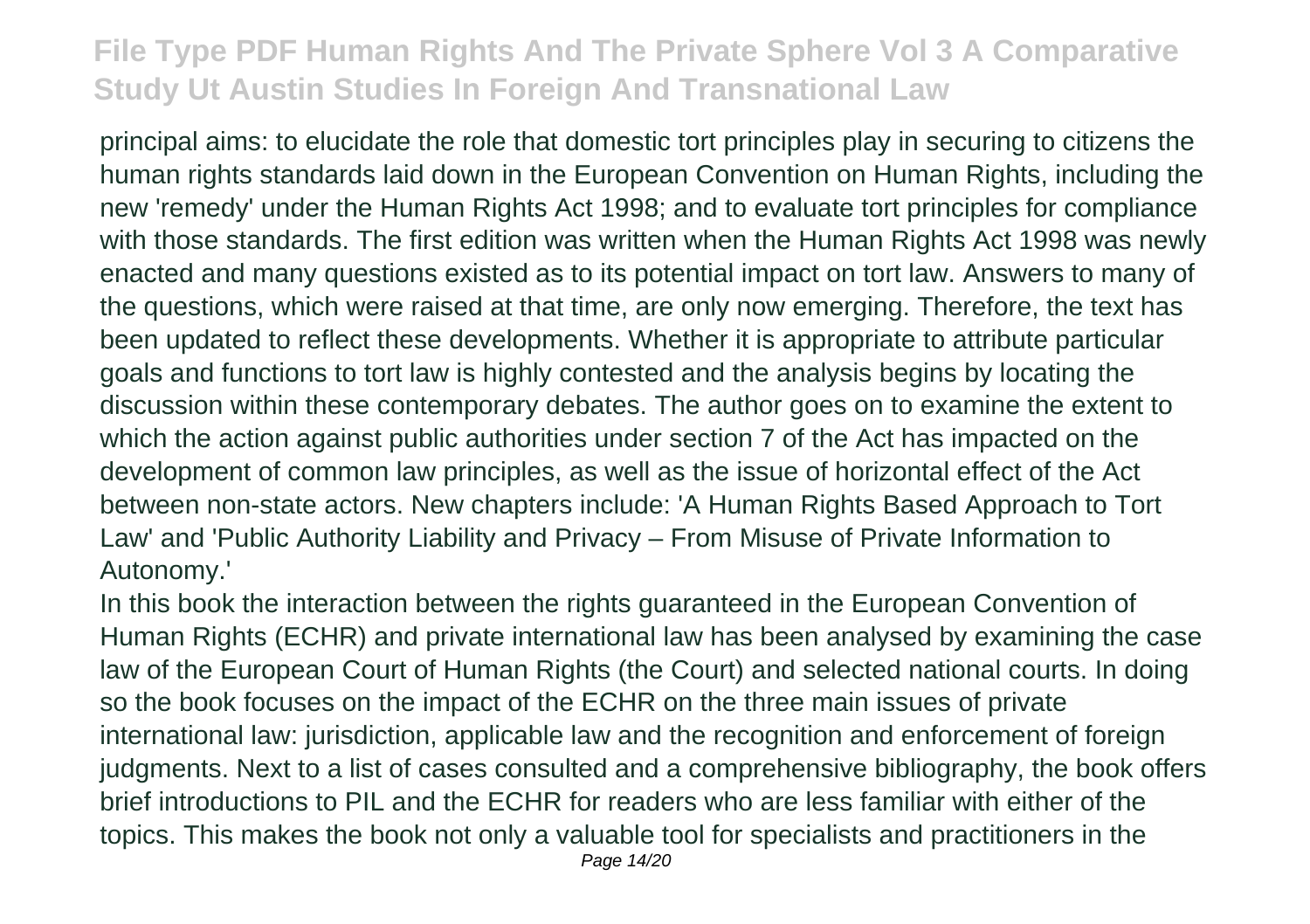fields covered, but at the same time a well-documented basis for students and starting researchers specializing in either or both directions.

Exploring Social Rights looks into the theoretical and practical implications of social rights. The book is organised in five parts. Part I considers theoretical aspects of social rights, and looks into their place within political and legal theory and within the human rights tradition; Part II looks at the status of social rights in international law, with reference to the challenge of globalisation and to the significance of specific regional regulation (such as the European System); Part III includes discussions of various legal systems which are of special interest in this area (Canada, South Africa, India and Israel); Part IV looks at the content of a few central social rights (such as the right to education and the right to health); and Part V discusses the relevance of social rights to distinct social groups (women and people with disabilities). The articles in the book, while using the category of social rights, also challenge the separation of rights into distinct categories and question the division of rights to 'civil' vs 'social' rights, from a perspective which considers all rights as 'social'. This book will be of interest to anyone concerned with human rights, the legal protection of social rights and social policy. 'Social rights are the stepchildren of the human rights family. Are they really 'rights'? Can courts enforce them? And does it make any difference when they try? This remarkable collection of essays by distinguished scholars offers important new responses to all the basic questions. Ranging across disciplinary and national boundaries and brimming with both theoretical and practical insights, the book is especially welcome in this moment of mounting inequalities and growing interest in the possibilities and perils of social rights.' William E Forbath, Lloyd M Bentsen Chair in Law and Professor of History, University of Texas at Austin 'At the auspicious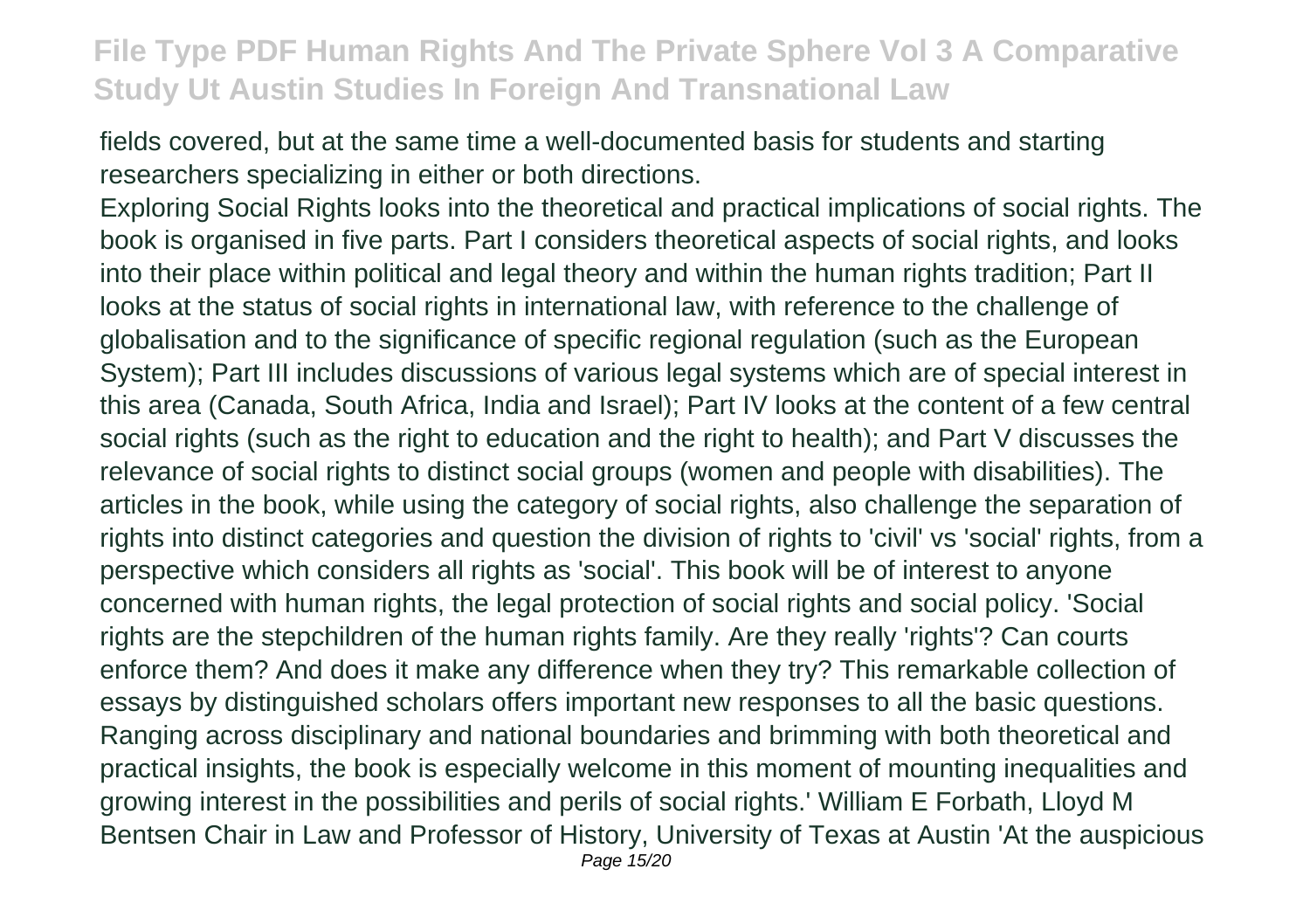moment of the sixtieth anniversary of the Universal Declaration of Human Rights, and more than half a century since the beginning of the Human Rights Revolution–a time characterized by the end of the cold war, globalization and privatization, comes this important compilation which critically revisits the international commitment to social rights, and reconceives its core distinguishing principles–from crosscutting comparative, theoretical and practical perspectives–illuminating our commitment to human security.' Ruti Teitel, Ernst Stiefel Professor of Comparative Law, New York Law School. Author, 'Transitional Justice' (OUP 2002)

This book provides a comparative perspective on one of the most intriguing developments in law: the influence of basic rights and human rights in private law. It analyzes the application of basic rights and human rights, which are traditionally understood as public law rights, in private law, and discusses the related spillover effects and changing perspectives in legal doctrine and practice. It provides examples where basic rights and human rights influence judicial reasoning and lead to changes of legislation in contract law, tort law, property law, family law, and copyright law. Providing both context and background analysis for any critical examination of the horizontal effect of fundamental rights in private law, the book contributes to the current debate on an important issue that deserves the attention of legal practitioners, scholars, judges and others involved in the developments in a variety of the world's jurisdictions. This book is based on the General Report and national reports commissioned by the International Academy of Comparative Law and written for the XIXth International Congress of Comparative Law in Vienna, Austria, in the summer of 2014.

The Global Citizenship Commission was convened, under the leadership of former British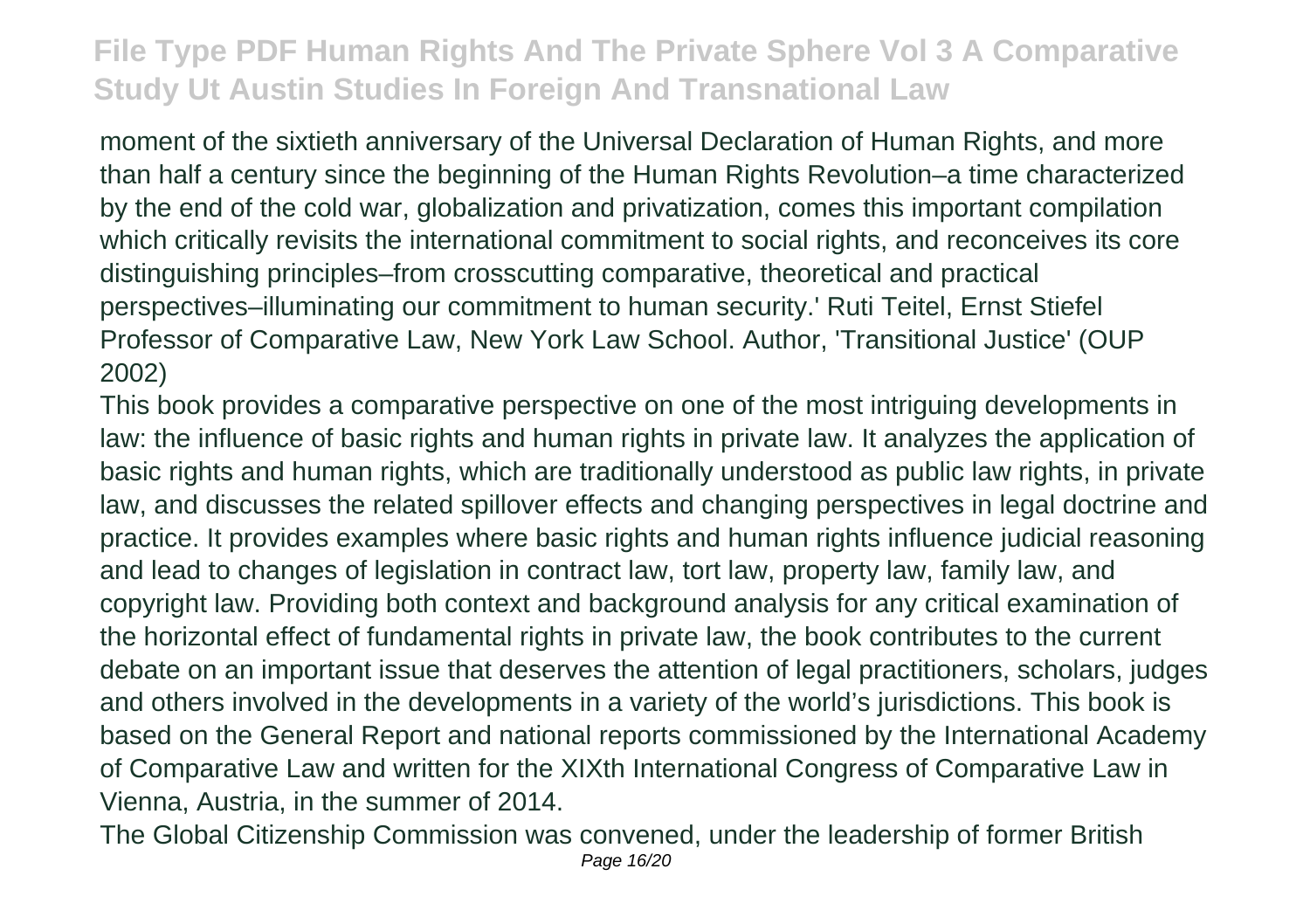Prime Minister Gordon Brown and the auspices of NYU's Global Institute for Advanced Study, to re-examine the spirit and stirring words of The Universal Declaration of Human Rights. The result – this volume – offers a 21st-century commentary on the original document, furthering the work of human rights and illuminating the ideal of global citizenship. What does it mean for each of us to be members of a global community? Since 1948, the Declaration has stood as a beacon and a standard for a better world. Yet the work of making its ideals real is far from over. Hideous and systemic human rights abuses continue to be perpetrated at an alarming rate around the world. Too many people, particularly those in power, are hostile to human rights or indifferent to their claims. Meanwhile, our global interdependence deepens. Bringing together world leaders and thinkers in the fields of politics, ethics, and philosophy, the Commission set out to develop a common understanding of the meaning of global citizenship – one that arises from basic human rights and empowers every individual in the world. This landmark report affirms the Universal Declaration of Human Rights and seeks to renew the 1948 enterprise, and the very ideal of the human family, for our day and generation. This comprehensive and important volume includes contributions by activists, journalists, lawyers and scholars from twenty-one countries. The essays map the directions the movement for women's rights is taking--and will take in the coming decades--and the concomittant transformation of prevailing notions of rights and issues. They address topics such as the rapes in former Yugoslavia and efforts to see that a War Crimes Tribunal responds; domestic violence; trafficking of women into the sex trade; the persecution of lesbians; female genital mutilation; and reproductive rights.

This book challenges several traditional assumptions concerning human rights. In particular it Page 17/20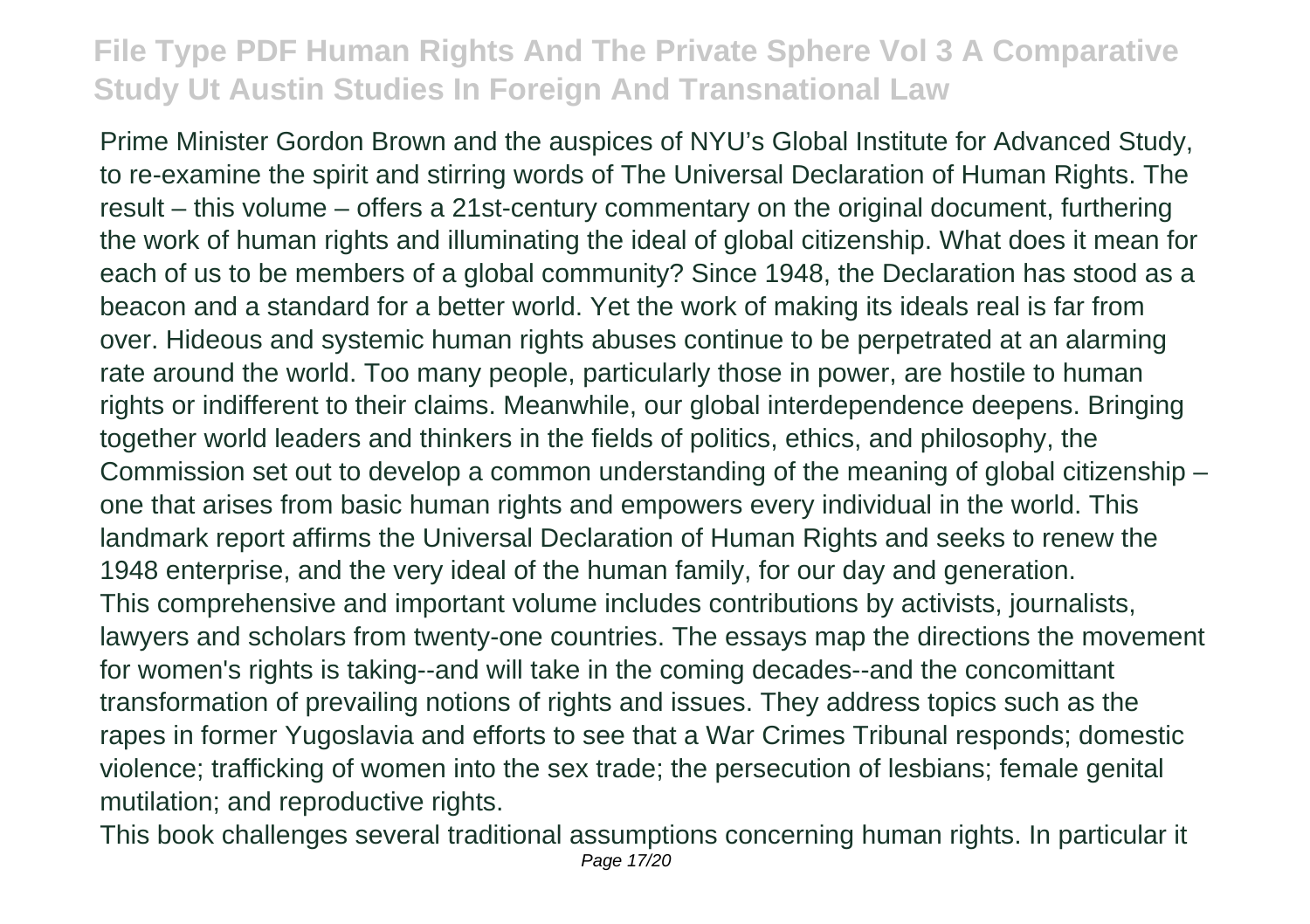challenges the presumption that the fundamental rights and freedoms contained in the European Convention on Human Rights are irrelevant for cases which concern the sphere of relations betweenindividuals. It asks whether victims should be protected from non-state actors, and attempts to develop a coherent approach to `human rights in the private sphere'. This study concentrates on the rights contained in the European Convention on Human Rights, and their enforcement in the courts ofthe United Kingdom and at the European level; at the European Commission and Court of Human Rights in Strasbourg, and at the European Court of Justice in Luxembourg. In addition, some constitutional cases are examined from the United States and Canadian legal orders. The application ofinternational human rights law to the private sphere has implications for the worlds of labour relations, race relations, discrimination and violence against women, and for victims of indignities everywhere. This study shows that respect for privacy need not mean excluding wrongs in the privatesphere from the world of human rights.

Enderle illustrates the importance of corporate responsibility by integrating wealth creation and human rights. An invaluable reference for students, teachers and researchers in business and economic ethics, social sciences and human rights studies, as well as for leaders in business, civil society organizations and international institutions.

Business corporations can and do violate human rights all over the world, and they are often not held to account. Emblematic cases and situations such as the state of the Niger Delta and the collapse of the Rana Plaza factory are examples of corporate human rights abuses which are not adequately prevented and remedied. Business and human rights as a field seeks to enhance the accountability of business – companies and businesspeople – in the human rights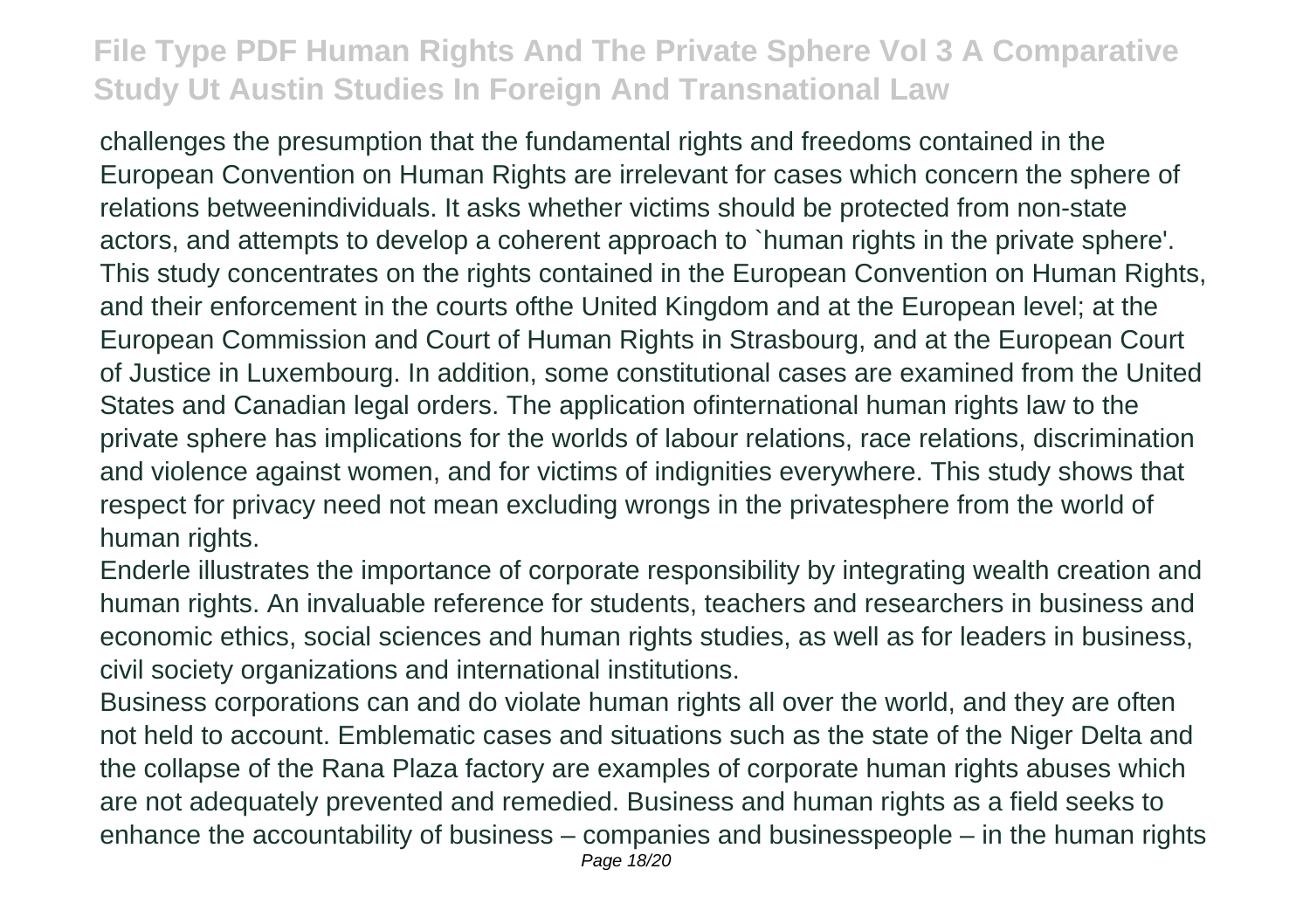area, or, to phrase it differently, to bridge the accountability gap. Bridging the accountability gap is to be understood as both setting standards and holding corporations and businesspeople to account if violations occur. Adopting a legal perspective, this book presents the ways in which this dual undertaking has been and could be further carried out in the future, and evaluates the extent to which the various initiatives in the field bridge the corporate accountability gap. It looks at the historical background of the field of business and human rights, and examines salient periods, events and cases. The book then goes on to explore the relevance of international human rights law and international criminal law for global business. International soft law and policy initiatives which have blossomed in recent years are evaluated along with private modes of regulation. The book also examines how domestic law, especially the domestic law of multinational companies' home countries, can be used to prevent and redress corporate related human rights violations.

This innovative book provides an overview and critical assessment of the current avenues and remedies available to victims seeking recourse from private military and security companies (PMSCs) for human rights violations.

From unsafe working conditions in garment manufacturing to the failure to consult indigenous communities with regard to extractive industries that affect them, human rights violations remain a pervasive aspect of the global economy. Advocates have long called upon states, as the primary duty bearers and enforcers of human rights, to hold corporations directly accountable for violations committed throughout the supply chain. More recently, many business and human rights advocates have considered the development and enforcement of private regulatory initiatives (PRIs) to certify that actors along the supply chain conform to Page 19/20